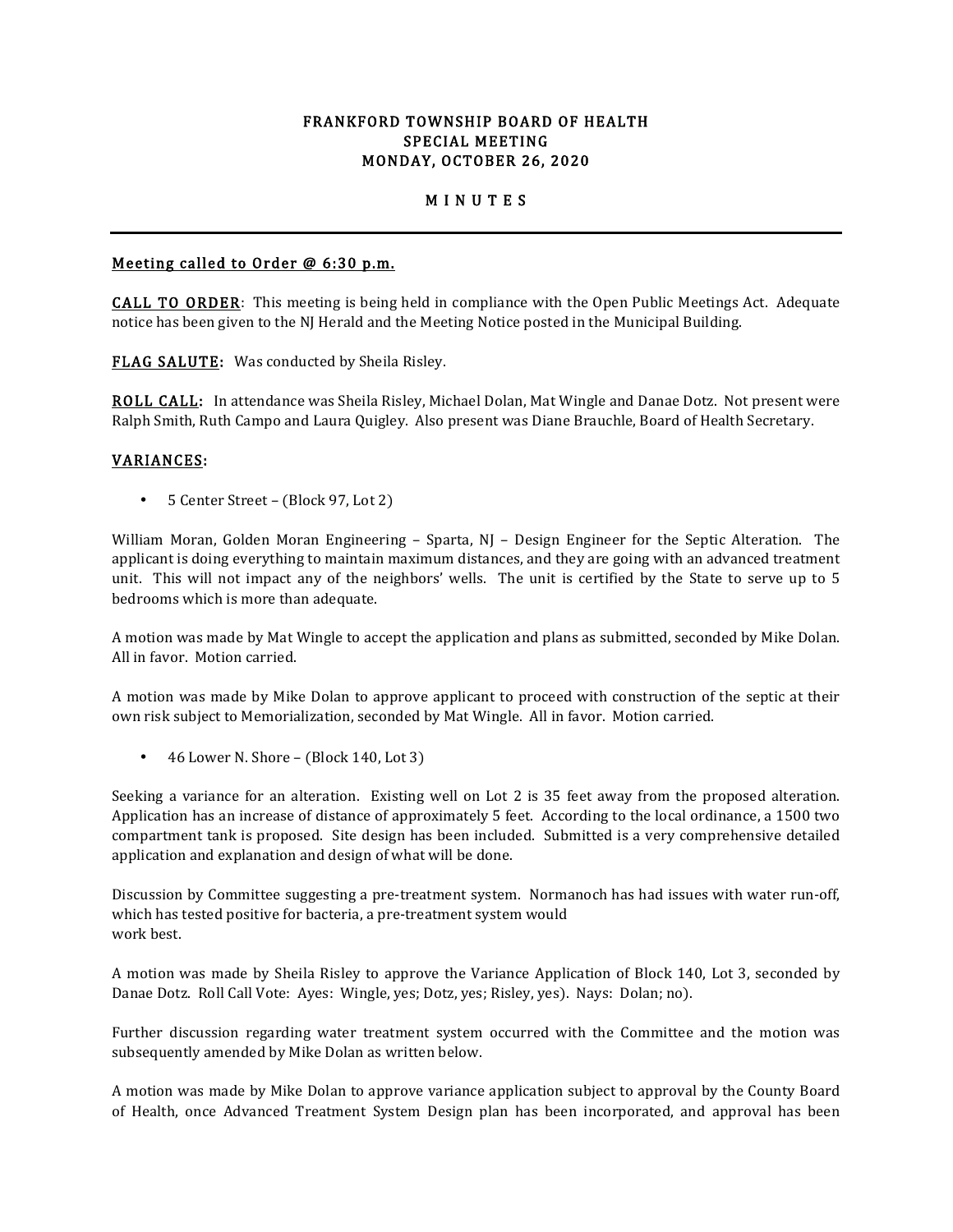submitted to Frankford Township's Board of Health, at which time we can approve variance while construction is in process, seconded by Mat Wingle. Roll Call Vote: Ayes: Risley, yes; Wingle, yes; Dolan, yes; Dotz, yes). With all ayes and no nays, motion carried.

• 48 Bonning Road - (Block 266, Lot 9) – Removed from Agenda by Davies Engineering – Will be submitting Variance Application for December's meeting.

## ACTIVITY LOGS:

- Sussex County Board of Health 08-01-20 08-31-20
- Sussex County Board of Health 09-01-20 09-30-20 Tabled.

#### OLD BUSINESS:

- Edgemont Campground Update Discussion on correspondence received from Zoning Officer and County Board of Health, regarding violations. Will revisit in November.
- Township v. BOH Code Discrepancies- Discussions ensued regarding Gap Analysis. License Renewal Fee – Should be \$150.00 as stated in Frankford Twp. Code License Fee Due Date – 15 days prior to the business opening, proof of inspection report, and December 15th each year thereafter.

Limit on Private Campgrounds: 5 as in Frankford Twp. Code

License Granted: Change to – An inspection is completed prior to the commencement of the operation of the private campground; and no business shall be conducted or occupancy permitted at the campground until the County Board of Health has completed their inspections and endorsed that there are not outstanding violations, and endorsed on the license its approval prior to the campground opening.

The Committee reviewed and asked that Kevin Benbrook, Esq. look at this and give his recommendation.

Inspection Schedule: Use the Township Code Rule.

Zoning: N/A

Kevin Benbrook, Esq. – To review all of the above changes, and ask who enforces the access of the Registration Book at the Campground if it's not available?

## PERMITS:

- Sewage Disposal Alteration Block 89/Lot 1 103 E. Shore Culver Road
- Certificate of Compliance Block 26/Lot 20.08 30 Plains Road
- Sewage Disposal Alteration Block 38/Lot 8.03 26 Dalrymple Road
- Sewage Disposal Alteration Renewal Block 138.01/Lot 23 81 Lower N. Shore Rd.
- Sewage Disposal Construction Block 66/Lot 7.12 87 Ridge Road
- Sewage Disposal Repair Block 23/Lot 19.11 541 Kemah Lake Road
- Sewage Disposal Alteration Block 38/Lot 1.01 105 Beemer Church Road
- Sewage Disposal Repair Block 12.06/Lot 6 8 Jonathan Drive
- Certificate of Compliance Block 266/Lot 12 54 Bonning
- Sewage Disposal Repair Block 24/Lot 4 57 Fox Hill Road
- Sewage Disposal Alteration Block 188/lot 2 263 E. Shore Lake Owassa Rd.